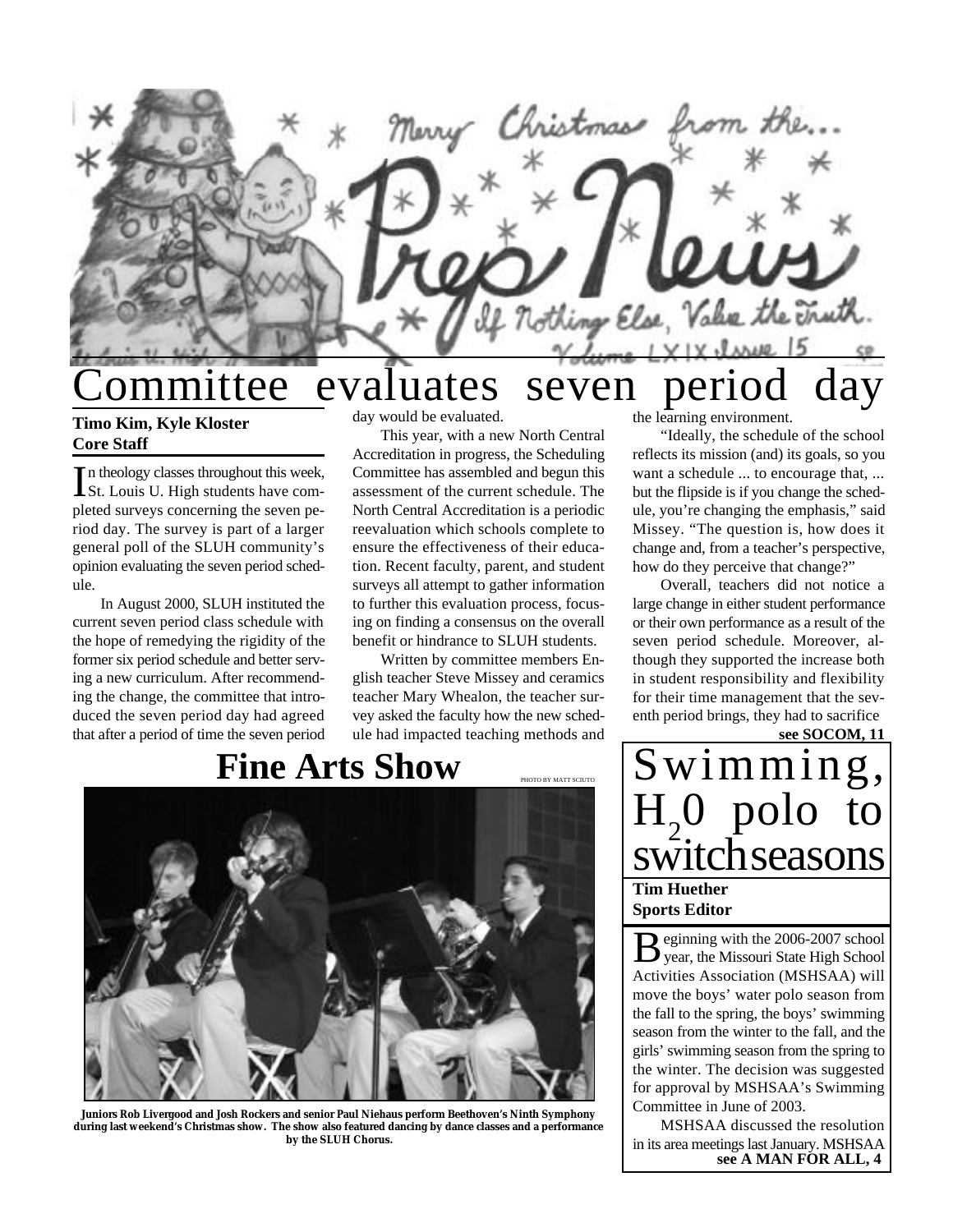### $\overline{2}$ **News** December 10, 2004 Meditation Monday spreads its wings

#### **Andrew Schroeder Reporter**

 $\mathbf M$ any students have been wondering<br>what Meditation Monday is as they pass the flyers hanging in the hall and see the announcement on the scrolling announcements. "Well, we're not really quite sure yet," said senior Mike Granger, the mastermind behind the work in progress that is Meditation Monday.

Granger came up with the idea earlier this year, and fellow seniors Kevin O'Neill, Matt Odenwald, Luke Dang, and Jason Murphy helped to get it started. Their plan was to meet in the chapel on Mondays, Wednesdays, and Fridays to listen to music and just relax. However, they have had only one successful meeting in the chapel because of problems with the sound.

The group doesn't incorporate religion into their meetings, because, according to Granger, "(we) want to keep it

# Charity drives bring hope, help

#### **Dan Everson Reporter**

Two charity drives have been taking<br>place at SLUH this Advent: wo charity drives have been taking STUCO's International Awareness Drive and the Association for Cultural Advancement at SLUH (ACES) holiday toy drive. These drives will supply hundreds of the poor with some much-needed Christmas cheer. Deliveries are scheduled to take place over the next week.

ACES' annual holiday toy drive aims to provide Christmas gifts for St. Louis families plagued by HIV/AIDS. ACES President Chris Cahill emphasized this goal: "We try to make their Christmas a little brighter." These families are of many ethnicities, including Bosnians, African, and Asian Americans.

With a larger membership than they had last year, ACES plans to gather most of the toys and other goods for the poor families themselves, "setting an example for the rest of the school," as Cahill put it. They will, of course, accept extra donations from non-members as well.

open," he said.

In addition to the music sessions during activity period, Meditation Monday includes movies and music concerts shown in 215c after school on Tuesdays and Thursdays. They have been asked to take a month-long hiatus during December with the movies so they don't "freak out the moms doing Adoration," according to Granger. They have so far shown the movie *Apocalypse Now* and the concert *Phish: Live in Vegas* in past weeks.

When the seniors return after Senior Project at the end of January, Granger hopes to get the meditating going again with classic rock and jam-bands like Pink Floyd, the Grateful Dead, and Phish. He also wants to expand the horizons of Meditation Monday to some types of jazz and bluegrass music in the future. So if you're looking for a place to relax during activity period and get away from the busy day, the chapel is the place to be on Mondays, Wednesdays, and Fridays next semester.

ACES collections will be completed on Dec. 21, the last day of school before Christmas break. They will later deliver the items to a yet-to-be-determined food pantry for distribution to families in need.

STUCO's International Awareness Drive has similar goals to ACES' toy drive: improve the holidays for lower income families. President Joe Eggleston estimated that about \$4,000 worth of goods will be donated. "(But) that's really rough," he confessed.

Each SLUH homeroom has adopted one of forty participating families. STUCO homeroom representatives and senior advisors received a sheet detailing their particular family's needs, such as cleaning supplies or toiletries. This was also a change from last year, when children in the families made special requests for specific Christmas gifts. Throughout the last several weeks, homerooms have been collecting these goods for delivery.

Delivery is set to take place tomorrow, Dec. 18. Homeroom reps or other designated students will arrive at SLUH **see MAGI, 8**

## Chessnuts roast Alton **Matt Angeli Reporter**

L ast Wednesday, St. Louis U. High's chess team convincingly defeated Alton in a match that was close at only one of the five boards. With fourteen minutes left on each player's clock, the Alton chess player at board three proposed a draw when neither side could get its king to take total control of the center. Junior Matt Angeli accepted on the basis that his team had already clinched the game with victories at boards four, five, and one, played by seniors Isaac Dripps, Luke Dang, and Brian Nienhaus, respectively.

Nienhaus, president of the chess club, was already ahead by two pawns at board one when he forked his opponent's rooks with a knight. Behind in material, the player for Alton fell to a crushing stacked rook attack that sealed his king in behind three pawns.

Ben Geisman, SLUH's board two player, finished last, but not least, as he persuasively won with a queen, some pawns, and his king versus his opponent's lone king. He was ahead in material throughout most of his match.

Both Dang and Dripps won their games while being ahead in material throughout almost all of their matches. Dang's opponent brought his queen out too early and ended up helping Luke in his development. Dang got the major pieces out and took control of the center of the board.

Alton ended up bringing four additional people, so other members of the chess club were able to play some unofficial but still competitive games. The Rookbills' next meet is on Jan. 5 at O'Fallon High School in Illinois. Their next home match is the following week on Jan. 12.

**Merry Christmas from the** *Prep News!*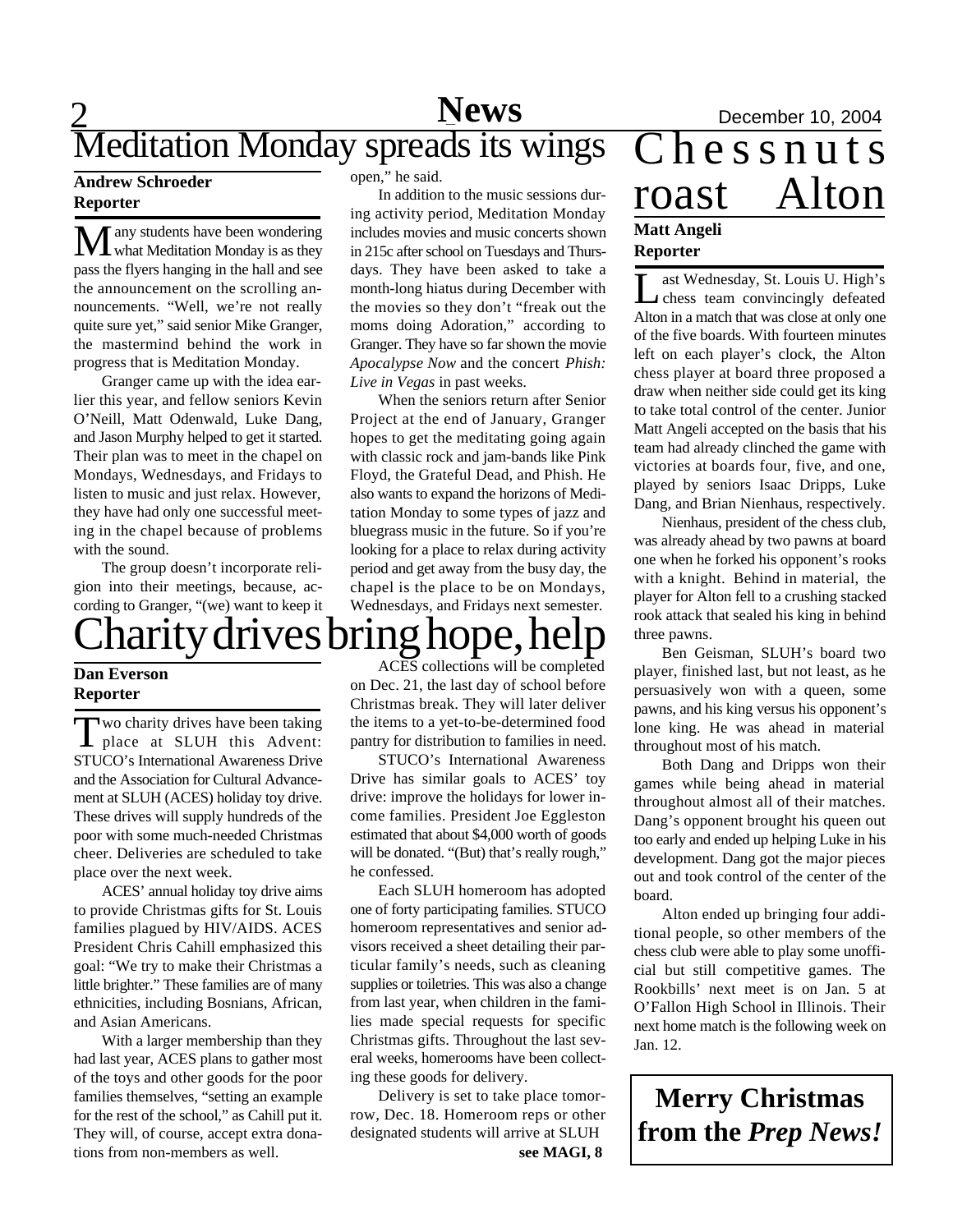# **December 10, 2004 Sports** 3

# Hand sanitizers placed in cafeteria to fight germs

#### **Andrew Mueth Core Staff**

Last Friday, Scott Gilbert, R.N., an-<br>mounced the installation of two mean,<br>green, germ-fighting hand-sanitizer disast Friday, Scott Gilbert, R.N., announced the installation of two mean, pensers at the entrances to the cafeteria. Gilbert addressed the student body at the end of Friday's fine arts assembly, telling the students where the new hand sanitizers were and instructing the students in the art of cleanliness.

According to Gilbert, Director of Admissions Craig Hannick and Gilbert himself made the decision to install hand sanitizers last year but did not follow through on the idea, seeing little need for the devices. However, with this year's shortage of flu vaccines, Gilbert felt that the school "needed to take some steps into protecting staff, faculty, and students."

Two hand sanitizers were installed, the first inside the west doors of the cafeteria, and the second on the outer wall of the cafeteria by the doors on the east side of the cafeteria, closer to the lunch line. Mr.Cleanbills entering the cafeteria now

It's almost Christmas, and that means that it is time to see the students of St. Louis U. High perform in the annual SLUH Talent Show. This year's performances promise to be as entertaining as ever. The show is to be held Dec. 21 in the theater directly following the varsity basketball game against DeSmet.

The jam-packed show will consist of twenty acts to entertain and humor the audience. Said Marty Wilhelm, "We have have the ability to clean their hands before they eat lunch, without having to walk to the restroom.

The hand sanitizers were "very affordable," said Gilbert. The school used the budget money that would have gone

towards flu shots to pay for the hand sanitizers and their refills. Each sanitizer costs \$5, and a one liter refill of the solution costs \$7. Gilbert says that each sanitizer will have to be refilled every other day at the current usage rate.

Gilbert thinks that the message he is trying to teach with the hand sanitizers, that hand washing is a necessary means to fight disease, is as important as killing germs with the hand sanitizers.

According to http://addition.cnn.com/ 2004/HEALTH/12/13/cold.flu.desk/, office desktops have almost 21,000 germs per square inch on top of them, and telephones have more than 25,000 germs per

## Talent Show next Tuesday

dancing, singing, juggling, poetry, and a whole lot of grapes being shoved in Kenny Reagan's mouth."

Continuing with the performances, STUCO president Joe Eggleston said, "N'Sync and the Beastie Boys are going to be there." These are just two of the many musical and dance performances being held at the concert.

Admission for the show will be free; however, donations are going to be ac-



**Seniors Tim Rogers, Phil Hof, Joe Eggleston, and Bob Stretch strike a pose while rehearsing a dance for the STUCO talent show.**

square inch. According to a study by the American Journal of Infection Control, the use of hand sanitizers in schools reduced absences by 28%.

"It's a well-documented fact that hand washing is the first line of defense to



**The sanitizer prepares to sanitize.**

prevent the spread of the flu," Gilbert said. "The message should be that hand washing is important all the time," whether or not there are flu shots. The hand sanitizer lotion, made by Purell, "kills 99.9% of germs in as little as fifteen seconds," according to the product package.

 "It's actually a little disappointing that we have soap in the bath-

rooms all over school, but students refuse to go and wash their hands before lunch. It's kind of a shame," Gilbert lamented. He is glad, however, to send the right message to students about hand washing.

Gilbert has noticed a "huge response" to the new sanitizers, and says that they have been used properly so far. Gilbert emphasized last Friday that, unlike soap and water, one squirt of the hand sanitizer is enough to clean anyone's hands.

Gilbert plans to monitor the use of the hand sanitizers over the next few months to determine whether or not he will take them down in the spring after the flu season or leave them in their places for the remainder of the year.

phations are going to be ac-<br>PHOTO BY KYLEKLOSTER CONTROL All the  $\left|\right|$  Christmas Eve Mass Next Friday, Dec. 24, a Christmas Eve Mass will be held in the chapel starting at 10 p.m. Christmas music will begin the celebration around 9:30 p.m. All Jr. Bills, past and present, and their families are invited to attend.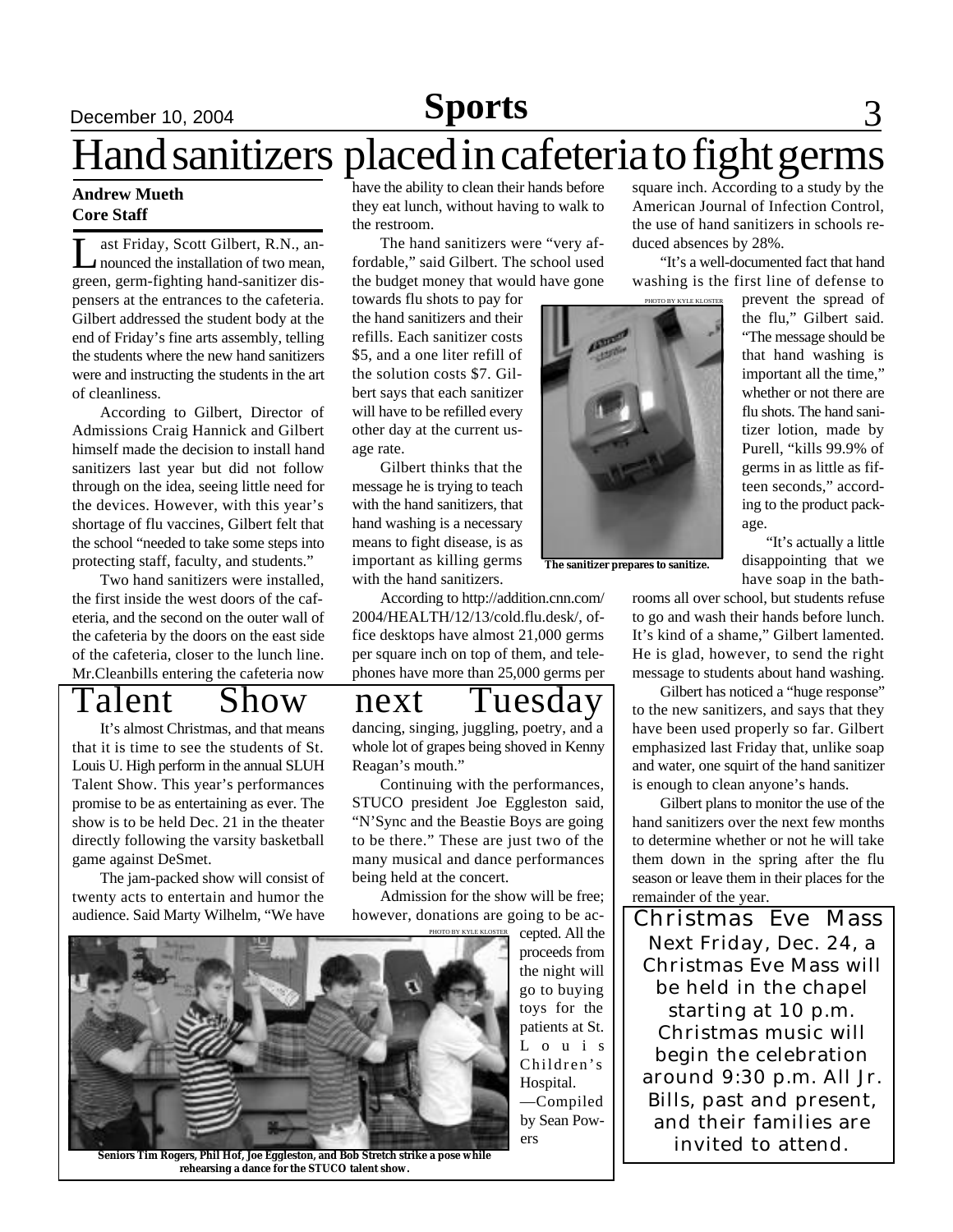## $\overline{4}$ A MAN FOR ALL

#### (from 1)

then voted on the resolution, passing it by a slim margin.

According to MSHSAA Executive Director Becky Oakes, the issue has been discussed "for about the last ten or fifteen years." Many people associated with girls' sports have noticed that girls have only basketball in the winter, and a plethora in the fall and spring. "We thought it would bring a positive change for the ladies," said Oakes, even though it would leave boys with only two sports in the winter as well.

Why touch boys water polo? Why not just change boys and girls swimming?

SLUH swimming head coach Fritz Long said that USS and USA swimming competitions occur in the spring. When high school swimming takes place in the spring as well, the best swimmers opt for the USS and USA meets, instead of high school meets. To increase high school participation, MSHSAA and many others wanted to move swimming out of the spring and water polo in.

Long said, "So in moving the girls' season out of (the spring), you have girls able to swim for both high schools and for their USS and USA teams during that spring season when a lot of those meets come up. And obviously you wouldn't want to move boys there because then you'd have the same problem but on the boys' level. So a lot of people thought that the only way you could actually solve that problem was to move water polo. They thought that water polo, you know, doesn't have that problem."

However, because water polo is so popular, Long said, "I believe that you might actually have fewer guys go out for USS and USA year round teams because they'd rather be playing polo. So I think that might actually backfire."

Long said, "The (people) that (were) really pushing for this other than those who want girls in a different season are those parents, adults, and the coaches that are involved in USS or USA year-round programs. Because a lot of the big meets that year-round swimmers go to are in the spring, they felt that it would be better for their swimmers (if the high school season was not in the spring)."

Oakes acknowledged that the USS and USA teams also influenced the decision to move the season. She said that MSHSAA keeps track of applications for swimmers to compete in the meets, and that "clearly, the number (of meets) is very concentrated in the spring—both the regional and the national competitions are during the spring season. The fall and winter are free for swimming in general."

To allow for adequate pool time for each sport, boys swimming and water polo had to be moved as well. The new seasons will certainly affect each of the three sports, but many believe that boys water polo, now in the spring, will be affected most.

Water polo head coach Paul Baudendistel commented on a number of issues surrounding spring sports: "There are lots of issues associated with spring sports that are unique to spring sports. One is spring break. It falls right in the middle of the season. One is that the seasons typically end after the school year is over. One is apathy, especially of seniors, towards sports in the spring of their senior year, both the senior athletes and fans. All of those are significant issues, and (they are) compounded by the fact that there are the greatest number of sports in the spring."

Water polo season in the spring is "going to be different because, usually during the summer we have the Jungle Cats. It's Mr. Baud's team that he runs, and it's pretty much (composed of) varsity players," said sophomore water polo player Paul Merrill. "It's nice to have that go right into the fall."

Merrill is also concerned that conditioning during the winter instead of the summer would be a significant change.

Wehner agreed with Baudendistel on a number of problems associated with spring sports. "If I'm the water polo coach, I worry about senioritis," said Wehner. "With a lot of athletes, when they're seniors, in the spring of their senior year, they kind of say, 'I don't know if I want to do this anymore.' I mean, it's spring, the weather is nice, you have things like spring break to deal with.

"If (as a water polo coach) I practice and compete over spring break, well then I might lose some athletes who say 'I'm going on spring break with my parents, or I'm going on spring break somewhere else."

"Plus," added Wehner, "Mr. Baudendistel recruits a lot of freshmen that just come into the school in the fall and he garners their interest in water polo. Well, are you still going to be able to get those freshmen out in the spring?"

The spring also brings a larger array of sports to compete for potential water polo players. With lacrosse, baseball, volleyball, track and field, rugby, tennis, golf, and Ultimate Frisbee, prospective water polo players will have to make a tough decision.

Chaminade's Athletic Director, Tom Fiala said, "I suspect (the switch to spring) could be a disadvantage. One reason would be that boys already have so many sports in the spring. And adding another sport in the spring like that concerns us as far as what kind of conflicts that's going to cause."

While these changes will affect SLUH, they will have more of an impact on other schools whose water polo players play other sports as well.

Baudendistel said that the change in season might prevent new schools from joining the 21 who currently have water polo programs.

With the polo season in the spring, explained Baudendistel, if you "approach an athletic director and say, 'Hey! Let's add this spring sport!' (The sport) probably is not going to happen. So there is concern not only that the sport will not grow, but in fact that if we lose enough kids to those other spring sports, then some schools that currently have teams won't be able to have enough kids for a viable water polo team ... At the lower

**see SEASONS, 10**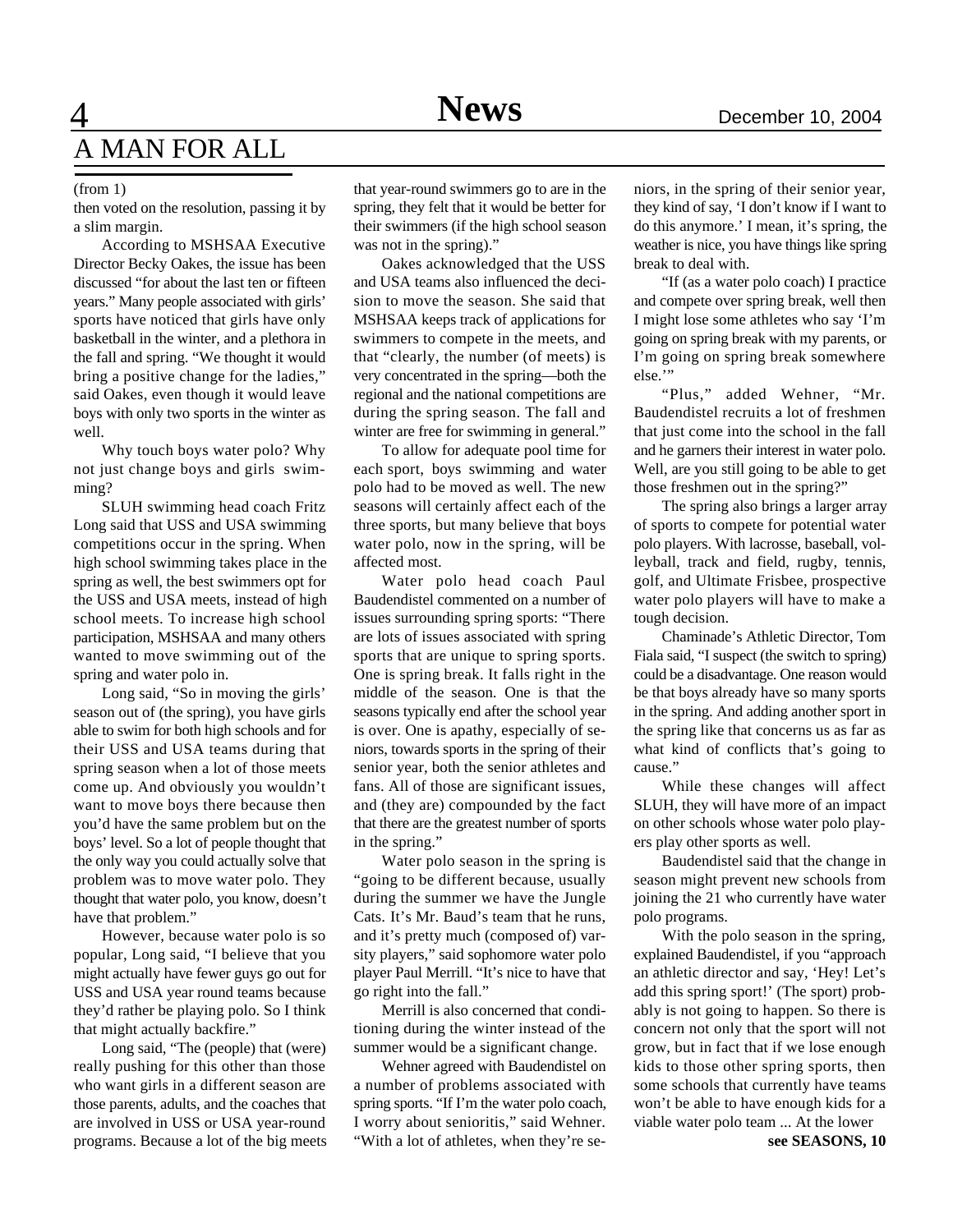#### December 10, 2004 **Sports** 5 *Last-second win improves team to 3-2* **Sports** Warner leads Rossbills past Vianney, 58-56 Warner answered the challenge with a was little hope the Jr. Bills could pull off

#### **Henry Samson Reporter**

 $A<sub>that</sub>$  at some point during the seany basketball player will tell you son, the odds will be against him. The St. Louis U. High basketball team had a rough awakening to that fact at the conclusion of the Webster tournament. The Jr. Bills fell last Friday to the preseason No. 2-ranked Webster Statesmen in a hard-played battle, and then the next day lost to Lee's Summit in a game senior Dan Henry said he "would rather forget about." Commenting further, Henry said of the Summit game, "We played terrible."

However, there are two sides to every coin. After two blowout wins, the Jr. Bills met the Statesmen in a contest that was constantly in motion from the tipoff. Webster came out pumped, dunking their first four baskets. Senior courtmaster Dave Goettelmann said, "It was exciting to watch, almost like a college game going back and forth so much."

Even with the onset of Webster's high-flying antics, senior forward John

dunk of his own that sent the fans wild. Capitalizing on the quick play, the Bills built up a lead, but Webster found a way to fight back and led 22-20 at the end of the first quarter.

The second quarter brought flurries of buckets for SLUH, which Webster managed to answer. But fouls and turnovers plagued the Jr. Bills, causing the score to slip to 43-34 in favor of the Statesmen at the half.

Two bad ingredients entered the game in the second half. Webster came out of

the locker room re-energized, and the Bills came out a little rusty. After being outscored 25-15 in the third quarter, there



**Senior Curtis Hoette (white, 32) puts up a shot while junior Paul Cheney (10) looks**

Defense and momentum for the transition offense came to a halt. Nothing shined for

21 at half.

a victory. After trading points for the remainder of the game, Webster emerged on top by 14, 82-68. The next day, SLUH clashed with Lee's Summit in the third place game. After a slow first half in which the Jr. Bills were outplayed and looked a far cry from their opening form last week, SLUH was down 29-

 Then a time bomb went off in the second half.

The Jr. Bills were outscored 43-20 and could not hit any field goals, suddenly going cold for some unknown reason. Their cellar of field goals and second



chances seemed to be unalterably cobweb-strewn. **on. SLUH defeated Vianney, 58-56.**

PHOTO BY ALEX SCIUTO

**see LAY-UP, 8** Takedownbills take second in Ritenour Tourney

#### **Jesse Zacher Reporter**

The St. Louis U. High varsity wres-<br>tling squad set out to defend their he St. Louis U. High varsity wrescrown as last year's Ritenour Invitational Tournament champions on Saturday, but they fell just short, losing to Lafayette High School and placing second overall. SLUH, however, did place first in their pool of the tournament.

The team wrestled some good matches and ten wrestlers placed in their weight classes. Phil Clerc (130 lbs.), Mike Doherty (135 lbs.), Tom Gezella (171 lbs.), and Eric Gass (215 lbs.) all placed fourth. Andrew Mueth (112 lbs.) had a couple of pins and placed second. Andrew Poulin (119 lbs.), John Holden (140 lbs.), Shaun Whalen (160 lbs.), and Dave Franklin (189 lbs.) all had very good days and took second as well.

Senior heavyweight David Caldwell, however, led the night. Caldwell did not need to work too hard to open the tournament, pinning Elijah Williams of Career Academy in eight seconds. He pinned opponents Earnest Lotts of Riverview and Darius Hunter of Hazelwood as well. Caldwell won the tournament in grand fashion: after falling behind by three points with only thirty seconds to go, he quickly reversed and nearly pinned Addison Myers of Lafayette to seal the win, 7-5.

On Tuesday night at the Griffin dome, the varsity wrestling team suffered its first loss in a dual meet. Both Vianney and SLUH were close throughout the meet, but with a final pin for Vianney in the 152 lb. class, the Griffins pulled ahead to win 34-30. Each match was hard fought, and the competition put forth by Vianney was remarkable.

Caldwell brought the first win with a 39 second pin over Vianney's Nick Neckick at heavyweight. Poulin also won by pin over Chris Tim at 119 lbs. Clerc pulled off the win with a clutch reversal in the third period, which was followed by an unearned reversal by opponent Brett Krassinger. Clerc still held on to his win, 4-2. Holden worked plenty of good moves and dominated most of his match with an 8-4 win over Andy Vineyard. The meet ended with Whalen's 9-3 victory over Corey Stika.

The Wrestlebills next see action when they face CBC this coming Saturday at 10 a.m. After that, they have a short break until the holiday tournaments at Mehlville and DeSmet. The JV tournament at Mehlville is Dec. 30, and the varsity squad competes in the Spartan Tournament on Dec. 28 and 29.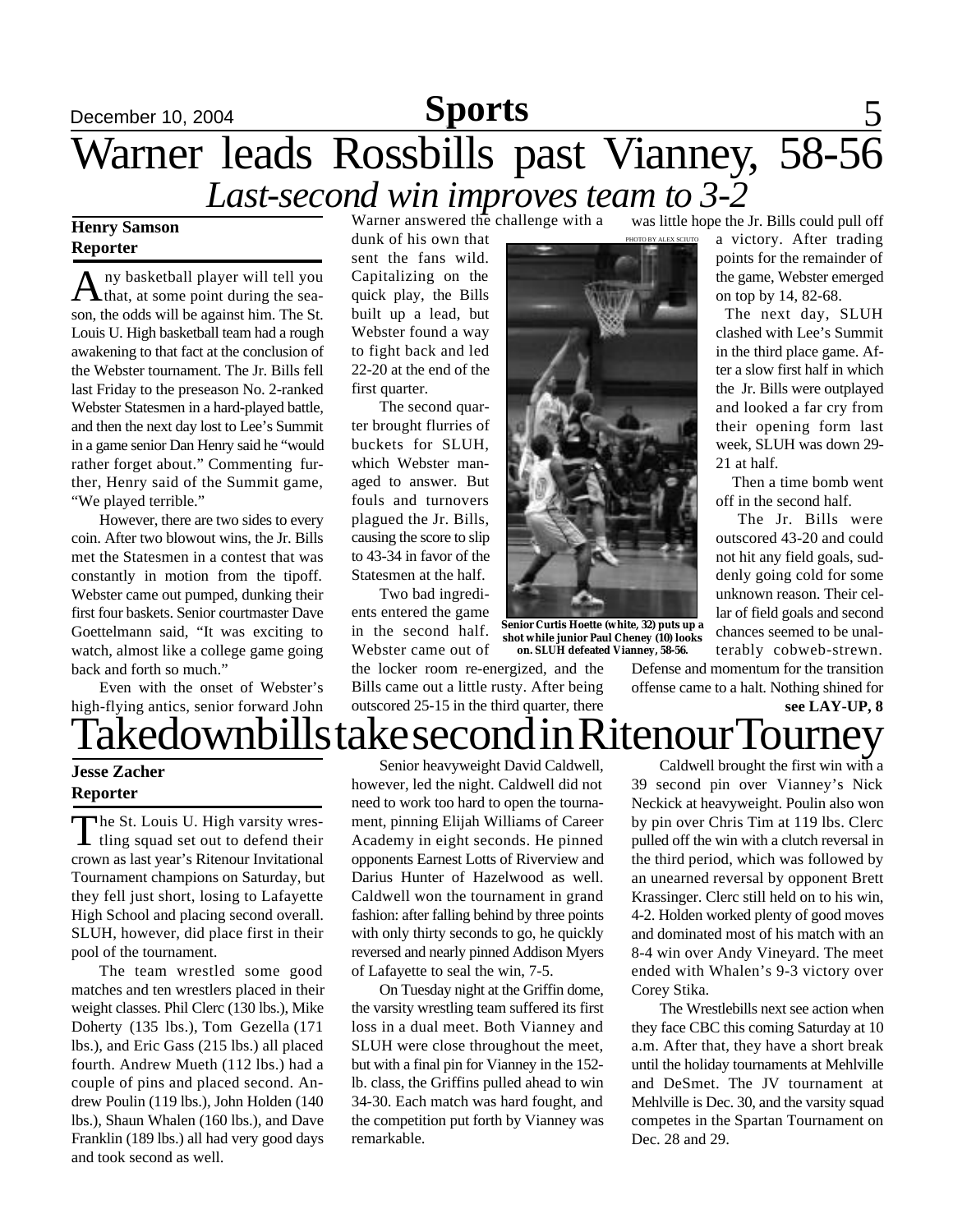#### **Sports** December 10, 2004 **Sports**

# 6 Nothingbutspeedosbills win Marquette Relays

#### **Kevin O'Neill Reporter**

Let a Friday and Saturday, the St. Louis<br>
U. High swim team competed in the<br>
Marquette Relays. Hoping to defend their ast Friday and Saturday, the St. Louis U. High swim team competed in the first place finish in the 2002 and 2003 Marquette Relays, the U. High swim team was ready to race. After the preliminary heats on Friday, the Speedobills qualified in the final heats for every event. In the finals, held the following afternoon, the Speedobills performed exceptionally well, placing first in the relays yet again.

Scoring 338 total points, the Speedobills defeated Lafayette and Chaminade, who scored 302 and 300 points, respectively. Although the Lafayette Lancers had previously defeated the SLUH team in dual meet competition, the FoPoCoCoBills had better success in the unique relay meet format. In the meet, the SLUH team won both the 900-yard freestyle progression relay and the 300-

#### **Greg Mantych Reporter**

**O** ut of the many milestones produced<br>team this year as a whole, senior Tim ut of the many milestones produced by the St. Louis U. High water polo Heafner is being acknowledged as an individual for his accomplishments. Heafner was recently named the *St. Louis Post-Dispatch* Player of the Year.

However, this honor is not new to the SLUH water polo community. Bill Dahlmann was distinguished similarly in 2002, a fellow teammate of Heafner's that same year.

"It's really a team achievement, too," said Heafner, "because their talents really complemented mine. As well as (my team's) support, I really appreciated (the support) from my family."

Heafner comes from a competitive swimming family of three other brothers, including older sibling Tom, who introduced Tim to water polo before his freshman year. Heafner's desire for the sport

yard backstroke relay.

In the 900-yard freestyle progression relay, two swimmers each swim a 200 yard freestyle, and a third swimmer finishes the race by swimming a 500-yard





**Parkway West, 111-76.**

w h i l e freshman David Miller swam the 500-yard portion of the relay. With a time of 8:52.92, the Speedobills finished six seconds ahead of both Chaminade and Parkway Central.

"Tim started us off with a lead, and David just brought it home," Trafton said.

In addition to swimming in the freestyle progression relay, Szewczyk and

Heafner is Mo. water polo Player of the Year

grew as he became more and more familiar with it and developed into one of the most solid players SLUH has ever had. He even shared a season with his older brother when he played on varsity as a sophomore.

In addition, Tim's younger brother Jim holds the same team relationship, since they both got the chance to compete together this year.

"He is the most aware player we have ever had," commented head coach Paul Baudendistel, "and he would know just what to do in any situation."

Heafner led the team as well as the area with 99 goals and muscled his way to the top of several more statistics, weighing in at 200 lbs. and standing 6'2" tall.

"I noticed Tim started getting big in 8th grade," recollected fellow Belleville resident Steve Azar, "and he wore a lot of sleeveless shirts."

Heafner's physical talents translated to strong athleticism.

"He could have excelled at any sport

Miller swam in the victorious 300-yard backstroke relay team. This unique relay, during which swimmers dive off the blocks and roll to their backs to swim the rest of the race, was completed in a time of

> 2:48.63. In this event, Lafayette finished in second place behind the Nearlynakedbills.

> Despite only winning two events, the Speedobills won the Marquette Relays because of their

overall depth. In the many other events, the Speedobills had three second-place finishes, two third-place finishes, and two fourth-place finishes.

The Jr. Bills also added more state qualifying swimmers to their roster, as senior Brendan Harris, swimming the first leg of the 300-yard butterfly relay, fin

**see SWIM, 7**

here at SLUH," said Baudendistel, "and luckily he chose the water polo program."

As well as fame from local fans, Heafner's playing has also caught the attention of prestigious colleges. He has received scholarships and offers to play at Iona, Fordham, Loyola Marymount, and Santa Clara.

California is renowned for its emphasis and skill in the sport of water polo. With Loyola Marymount and Santa Clara both being California teams, Heafner would get the chance to play among some of the nation's best.

"California would be a great place for me to get competitive experience," said Heafner, "but I would be grateful to go and play anywhere."

Whatever college he chooses to play at, Heafner will surely make a sound addition to that team and succeed. Being an avid swimmer, Heafner competes for the SLUH swim team as well, so everyone should take some time to watch him and the entire team dominate the water.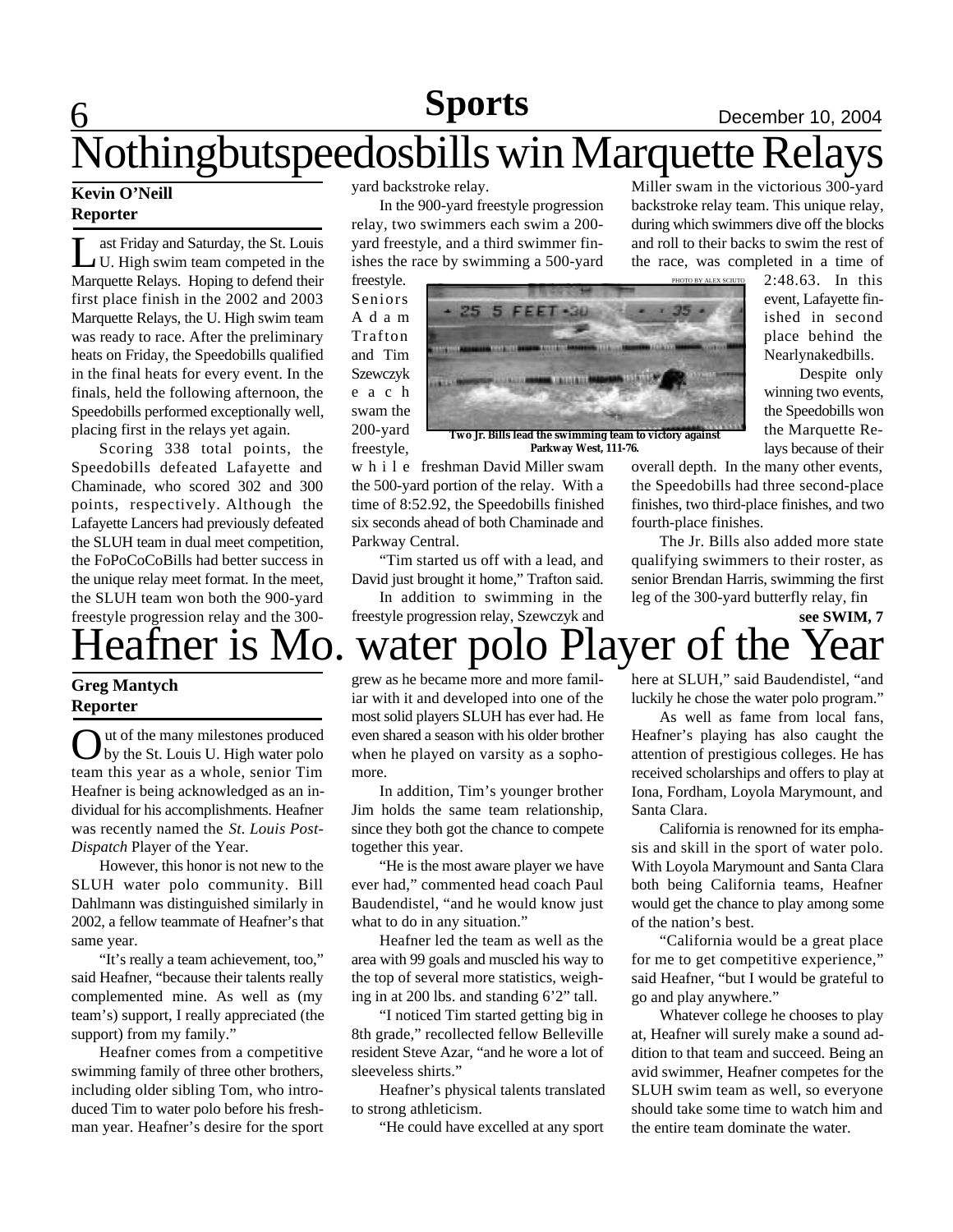# **December 10, 2004 Sports** 7

# Caldwell, Simmons make All-State FB first team

#### **Seth Clampett Core Staff**

Let Wednesday, Dec. 8, two of St.<br>Louis U. High's own made the elite<br>All-State football team, joining only 33 ast Wednesday, Dec. 8, two of St. Louis U. High's own made the elite other Jr. Billikens who have ever received the honor. Junior Stephen Simmons was named one of the three top running backs and senior David Caldwell joined the team as one of the five best defensive linemen in the state.

Head coach Gary Kornfeld said, "It's quite an accomplishment. Any time you're selected All-State, especially first team as these two guys are, (it's) an achievement. You're in a select group."

19 players have been honored as All-State players while Kornfeld has worked at SLUH; ten players have received the honor since he be-

came head coach. The list of past All-State football players includes John McArthur, '95, who now helps the coaching staff, and Matt Herzberg, '84 (the father of current senior Matt), who was named to the list as both a junior and a senior.

The list of All-State players is compiled by various sports writers from around

The *Prep News* congratulates *St. Louis Post Dispatch* all-Metro soccer players: **Senior Brent Zang:** First team, defender **Senior Tim Weir:**

Second team, midfielder

#### **Junior Zach Weiss:**

Honorable mention, midfielder

the state during the weekend of the state championship games. They select several players for a first and second team in all divisions.

Caldwell said he found out that he had been named to the All-State team the next morning. "Somebody told me that they saw that I had made All-State in the paper," he said.

Caldwell proved his value with a combined 52 tackles, 40

solo and 12 assists. He also had two sacks and one fumble recovery.

Caldwell said of his achievement, "I was kind (of) suprised. I felt pretty good. It really came as a shock to me. I thought (the list) was already out. It shocked and suprised me, but I'm pretty happy about it."

Caldwell has not been offered any athletic scholarships in light of making the All-State team, and he will "probably not" play football next year.

Simmons learned of his accomplishment the Wednesday the results came out when his mother called and "told me to go

### SPEEDO

 $(from 6)$ 

ished his 100-yard butterfly with a time of 57.72.

Much of the victory can also be attributed to the successful performance by the diving team. The diving team, consisting of juniors Zack Berndsen, Nick Ruemker, and sophomore Jim Heafner, placed third out of the fourteen teams. With a combined score of 480.25, the divers captured 32 points.

 After winning the Marquette Relays, the Speedobills swam against Parkway West on Tuesday, Dec. 14. The Speedobills easily defeated Parkway West by a score of 111-76. Once again, Wes Going qualified for state, with a time of 50.25 in the 100 freestyle. Going is now qualified to swim five individual events at state in addition to two relays.

buy a paper."

Simmons said "I feel proud (and) I'm

(going to do) better next year, and I'm going for the (SLUH all-time rushing) record." This season, Simmons rushed for 1,269 yards, averaging six yards per carry and scoring 14 touchdowns.

 Senior captain Matt Herzberg said of his teammates, "I think they are two great guys. They deserve it more than anybody on the team from

their performance. Simmons is a great team player and Caldwell speaks for himself. I'm glad for both of them. It's been a great experience playing with both (of) those guys, and they've brought a lot to our team."

Offenisve coordinator Rob Chura said of the honor, "I think it is a very deserving honor for both of them. Stephen obviously did so many things for us offensively, (so) it's very fitting. David played on both sides of the ball, and whichever side he was on, offense or defense, he was really critical and important in our success. It's a geat honor for both of them."

Kornfeld added, "It's a great honor at the end of the year for guys who have stood out, and I think both those guys have."

Announcement from the Pulse: Our new website is interactive! You can view the song that's playing and make requests. Even if there isn't a DJ in, your song WILL BE PLAYED! Just visit www.sluh.org/pulse.



**Caldwell.**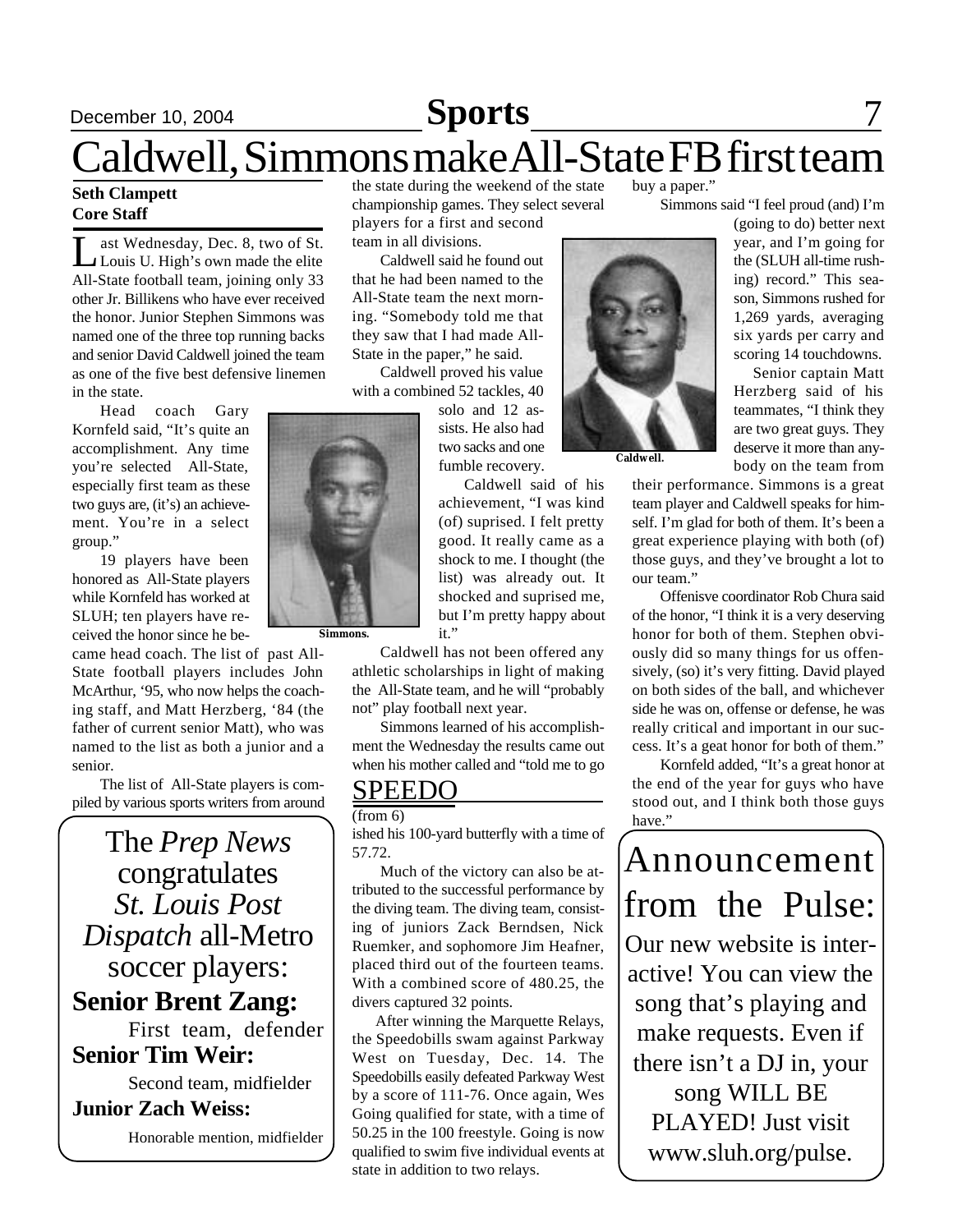### LAY-UP

#### (from 5)

8

the Jr. Bills that night as they hit the wall, losing to Lee's Summit 72-41.

Eager to avenge their two previous losses, the Jr. Bills entered the realm of MCC play Tuesday night at home against the Vianney Golden Griffins. This time the coin had flipped as SLUH emerged with a down to the wire victory, 58-56.

Unfortunately, the Jr. Bills dribbled into an unlucky trend of multiple fouls and a slow, traditional half court style game, which was much to their disadvantage, especially since Vianney has a forward measuring 6'3", 285 lbs.

The first half was characterized by lead changes and key shots from both teams; SLUH played some nitty gritty defense, leading by one point at halftime, 21-20. This game, it already seemed, was going to be an absolute war until the final whistle.

The Jr. Bills came out firing in the second half. Goettelman emphatically dropped two of the team's nine bombs from behind the arc immediately, a perfect "we're here to battle" statement. But Vianney answered back with a couple volleys of their own, leading by the end of the third quarter, 36-35.

The fourth quarter proved to be the most exciting. Both SLUH and Vianney stepped up the intensity level of the game and went back and forth until a key moment. Vianney, caught in double bonus penalties with a good amount of time left in the game, fouled Warner twice, giving him four crucial free throws. Warner iced all four, and it looked like the game could be closed as the Jr. Bills held a five point lead going into the final minute of the game.

#### PICTURE OF THE  $\mathbf{W}\mathbf{E}\mathbf{E}\mathbf{K}$



*gifts during his SLUH career.* **The Spanish Christmas tree appears to loom large in the Jesuit wing Lobby.**

Then things got hectic. Vianney scored four quick points to the Jr. Bills' two. Sitting on a three point lead with 35 seconds left, SLUH was content until a Griffin dropped a bomb from the corner, silencing the crowd and tying the game at 56.

After the ensuing chaos, SLUH found itself with a full court inbound, 7.2 seconds left, and a prayer resting on the shoulders of senior Curtis Hoette.

"The plan," said Hoette, "was for me to drive down court and kick it out for a shot. But no one was open and they cleared the lane, so I took the drive."

In March Madness-esque style, Hoette navigated through traffic and laid the ball against the glass. It bounced twice on the rim in Hollywood fashion and dropped through the net at the final buzzer. Jubilant cries went up from the SLUH fans, as Vianney's hope of a comeback had been shattered in an instant.

Henry remarked that it was key to start off with a win in the MCC. "We want to win the MCC this year. But we still have things to work on." One of these things is fouls. The Bills have racked up 46 fouls in the last three games combined, a number that must go down if they want to keep winnning.

Round two of MCC play begins tonight at 7 p.m. at Chaminade. Anything can happen in MCC games, so come out and support the team.

### MAGI

 $(from 2)$ 

by 9:00 a.m. for donuts in the commons. After receiving directions, the students will personally deliver the gifts to their respective families, an action known to create Christmas joy for the givers as much as the recipients.

Eggleston recalled his experiences from freshman year, "I went (to the delivery) with my senior advisor. ... It's amazing how thankful (the families) are ... and how welcoming, too."

*Editor's note: See page 9 for Paul Barker's reflection on his experiences delivering*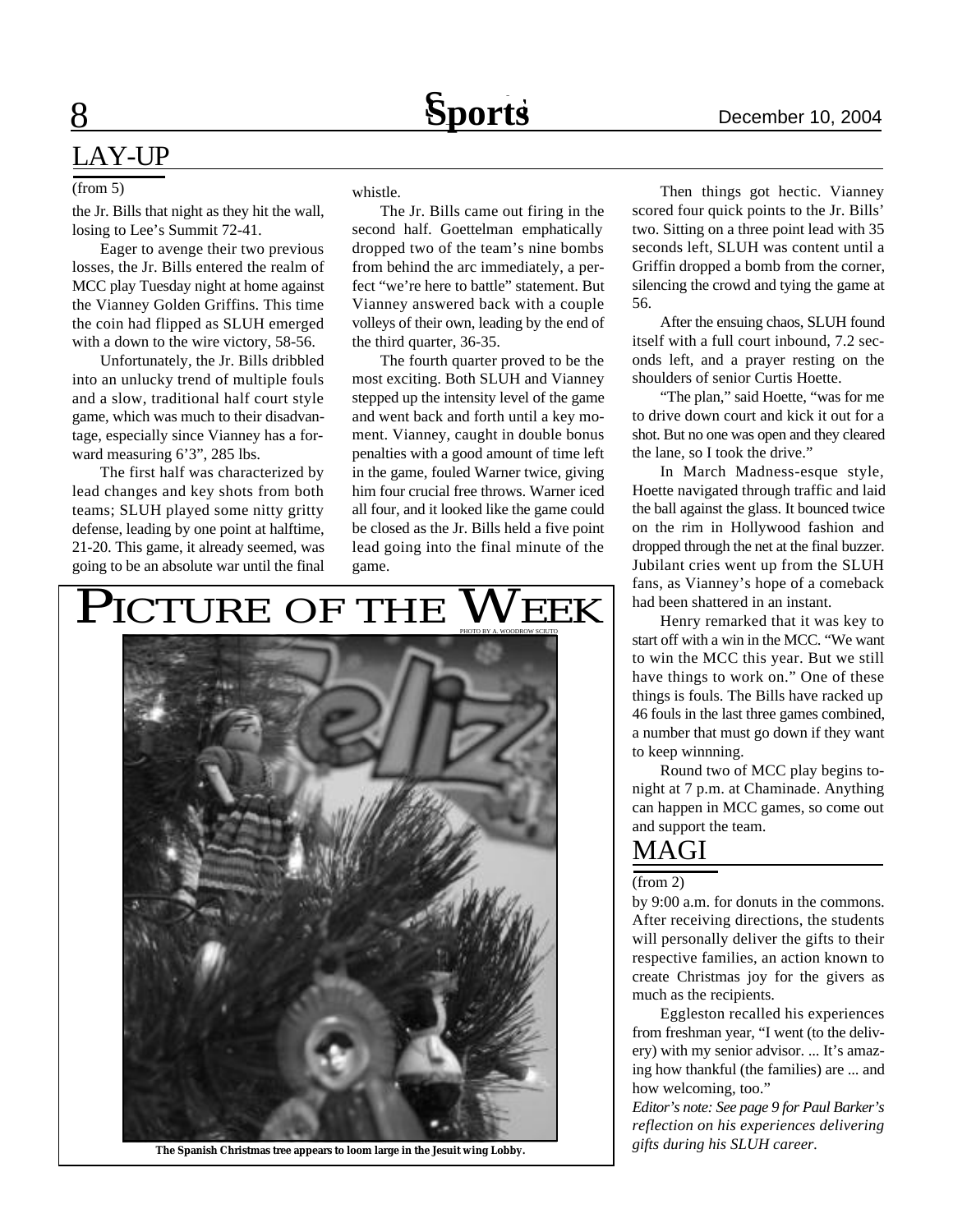# **December 10, 2004 Feature** 8 —PERSPECTIVE— Hiding behind a coat: delivering gifts to the needy

#### **Paul Barker Special to the** *Prep News*

*Editor's Note: We at SLUH speak of being "men for others" on a daily basis, and the need to be men for others is heightened in the Christmas season. The perspective below is an account of senior Paul Barker's experiences of being a man for others in the Christmas spirit.*

Rows of washcloths, Listerine, lip balm, DVDs. This is the first time I've shopped Target alone, and like most of the

everyday tasks that come naturally to other people, it's baffling me. Where are the paper towels? I'd expected to walk right in and see a display of them, Brawny and Bounty and the rest, waiting for me at the door. Isn't that how these stores work?

For the third time in my high school career, I'm helping put together my homeroom's Christmas gift to a needy family in St. Louis. The first time, my freshman year, my mom bought me



something small, batteries or nail clippers, to take into school as a contribution. Our homeroom gathered a mound of things in baskets, and a week before Christmas break I tagged along with two of my senior advisors to the family's house. They were Bosnian and quite poor, and their home was in a part of the city I'd never seen before. I hadn't known what to expect—I thought we would drop off the items and head home. But they invited us in, a grandmother, a mother and father, an older daughter, two young ones, and we talked for over an hour. The daughter did nearly all the talking, and her English was pretty good. The old woman rocked back and forth and cried. The father offered us cigarettes and beer, which we refused. I recall being incredibly uncomfortable, hiding as best I could behind the coat of my senior advisor, offering small laughs when it seemed appropriate and wondering about the time.

My junior year I forgot to buy my assigned item, and so, as penance, I volunteered to deliver the presents again. My sister drove me to the Vietnamese family's house, which turned out to be only a couple of blocks from our own. Once again it was an older daughter who spoke enough English to carry on a conversation. My sister had learned how to handle herself—I hadn't and so she began to take things out of their bags and explain what some of them were. The mother began to cry. "She's just happy," the daughter said. "It's okay." I was prepared this time, but I still didn't know what to say. They showered us with thank yous an hour later when, finally, we made our way out the door.

This year I'm a senior advisor, and in the past few weeks it's fallen on me and the three seniors in my room to organize the

> drive. I couldn't rally support from the freshmen to come along and shop with me, so I went to Target alone with the money we'd raised. I couldn't afford all of the items, but I got what I thought were the important ones: toiletries, bath towels, a warm blanket, and (when I finally found them) paper towels.

> On the way home, my history with the Christmas fundraiser struck me. I remembered the feel of the families' homes, the smell of breakfast still in the air. I recalled their disbelief at the amount they'd been given and their insistent gratitude. I thought of the solidity of my senior advisors three years ago and my sister's hopeful maturity. And, driving myself home, suddenly aware of my age and my gradual transformation into someone who could go to the store on his own and buy what was needed, I promised myself I'd make a couple of the freshmen come along to deliver. They can hide behind my coat if they need to, but the moment of a family accepting such a tremendous gift—and the weight that kind of exchange carries with it is something they have to see.

## *Prep News Eveningbeats Racquetball*

The U. High Racquetball team dismantled the Golden Griffins of Vianney yesterday afternoon at the Vetta Sports Complex, giving up only a total of only 33 points and winning all seven matches. The Jr. Bills received especially stellar performances from No. 3 seed Justin Langan and No. 6 seed Joe Hejlek. The two won their matches 15-0, 15-1, and 15-1, 15-1, respectively. Head coach Joe Koestner called the match one of the quickest in recent history.

## *Latin Football*

A Latin Football game for the ages pitted the Slaves against the Groundlings. The two teams checked each other, until the Groundlings pulled ahead by three. As the clock sunk to zero, the Slaves kicked a clutch field goal from midfield, ending the game in a tie as the crowd went wild.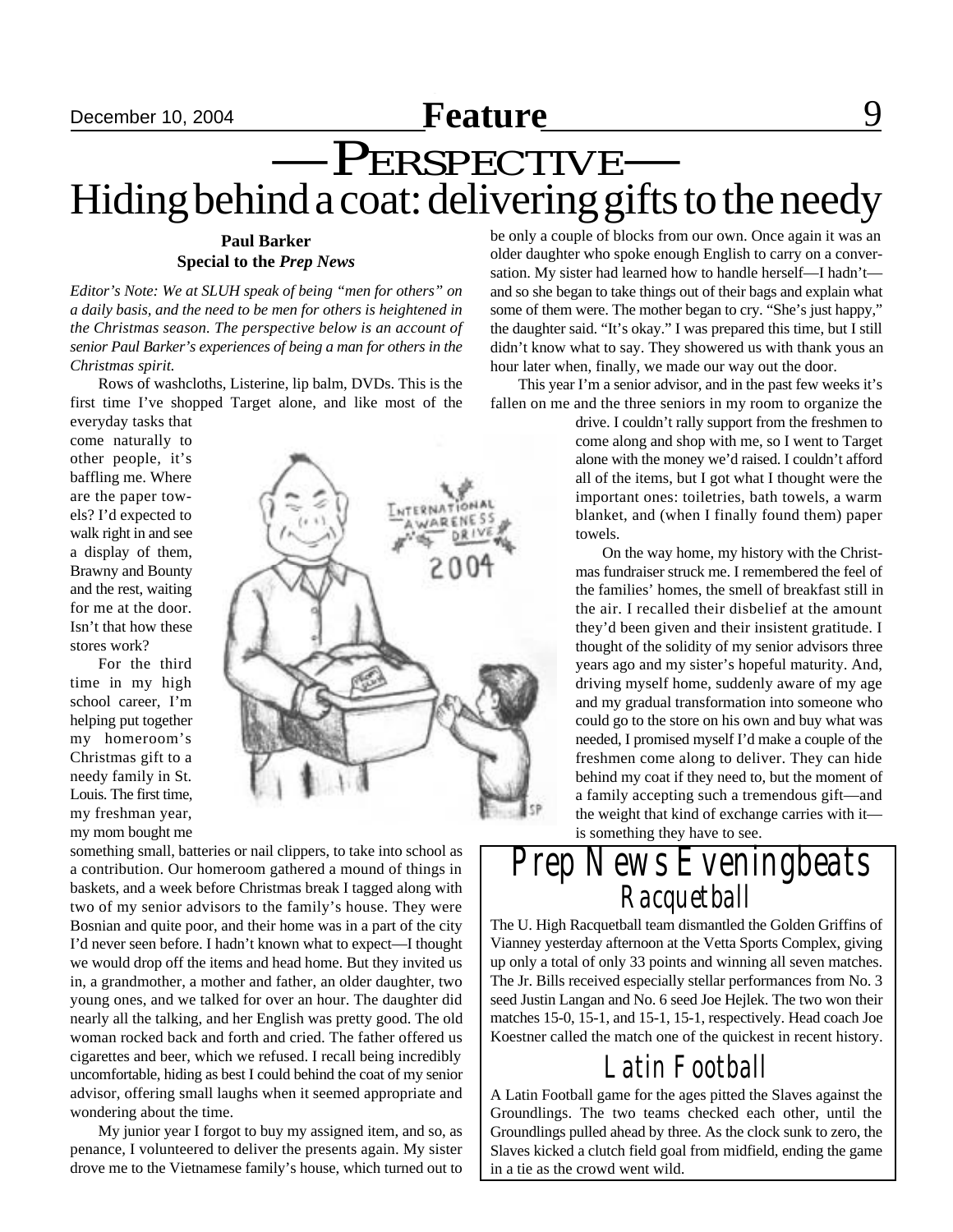# 10 **Sports** December 10, 2004 SEASONS

#### (from 4)

end, there is real concern that teams are going to have to fold."

However, Baudendistel does not foresee these problems as much of an issue at SLUH. "All of those things that make (the water polo season) more difficult (in the spring) will be less of an issue at SLUH than they are at other schools," Baudendistel said.

While the lower end water polo programs may suffer, the upper tier may thrive with new competition from teams from Illinois, who play in the spring.

Baudendistel pointed out another advantage for moving water polo to the spring: "A good thing is it comes after swim season, so if there are (swimmers) who are kind of on the fence about, 'Should I try out for water polo or not?' at least it will be easier to identify who those kids are."

Overall, said Baudendistel, "I feel very comfortable having (water polo) as a fall sport, because your football and soccer players tend not to be your water polo players. And I don't know that that's true with lacrosse, golf, baseball, and tennis.

"I think the negatives outweigh the positives as far as Missouri water polo," he added.

In moving from the winter to the fall, swimming will undergo relatively few changes when compared with water polo, or even girls' swimming.

SLUH swimming head coach Fritz Long said, "I don't know if it will actually affect the swimming program other than the guys who were playing water polo always came into the swimming program pretty much in shape. (The swimmers) will probably be a bit more out of shape in the beginning of the season. But I don't think it would change anything else too much."

Wehner downplayed the effect the season switch will have on boys' swimming. "Water polo is the thing that's going to get affected the most. I don't think swimming will be affected that much."

Oakes recognized that there are some disadvantages, including coaching and facility issues. However, she said that is the reason the extra time before the switch was built in. "The few years until we change the season will give schools time to resolve those issues," said Oakes.

Said Nerinx Hall's Athletic Director Nancy Milward in an e-mail, "(Swapping the swimming and water polo seasons) is not a new issue. We started about 15 years ago to try and get the girls' swimming and diving season changed to winter to bring more equality to girls' sports in the winter

... The third time it was put on the ballot there (were) a lot of issues dealing with club swimming for girls versus high school swimming and how unfair it was for boys to be able to swim high school and club but the girls had to make choices. The better (female) swimmers were not swimming for their high schools, but for club teams. The third time it reached the ballot there was a lot of discussion on the move. Not all schools were in favor of moving the seasons. It only passed by 7 votes."

The resolution, which has been discussed in part for nearly fifteen years, was defeated in balloting two times prior to being passed.

Many, including Baudendistel and Fiala, are frustrated at the way MSHSAA went about passing the changes. Baudendistel said, "This has been proposed several times, and basically they kept voting on it until they got the voting results they wanted. And now, people from the area have called and said, 'Look, can we have another vote?' and they've said. 'No.'"

Fiala said, "I don't know how many times they did it, but two years prior to that they voted on it, and two years prior to that they voted on it, so I know that this was at least the third time that they had voted, at least within in the last five years. That is somewhat disturbing, the fact that each time it was a fairly close vote, but they just kept bringing it back to the table until they finally won by (a few) votes."

Fiala suggested that although the season switch was intended to help girls, in some cases it may have the opposite effect. "I have spoken to a number of co-ed schools that were opposed to switching the seasons," Fiala said. "Some of the people I had spoken to had a number of girls swimmers (who) were cheerleaders. And evidently their cheerleading covers the fall and the winter, basically with football, soccer, and basketball, and they were concerned about that. (Changing the seasons will) eliminate (female swimmers) from being cheerleaders."

Cor Jesu Academy's and Nerinx Hall's Athletic Directors, Marianne Haberstroh and Nancy Milward, respectively, disagreed. "I think that (the move) gives another sport for the girls. They only have one sport in the winter. So it gives another sport for the girls in the winter," said Haberstroh. "I think that the competition with some of the other spring sports (right now) definitely hurts the enrollment of the swimming program."

Milward said, "I think that it is a good move for girls' sports because I think, in the next 5 years, with the moving of girls' swimming, it will open the door for lacrosse—girls' and boys'—to become a state recognized sport like field hockey."

However, the move could hurt the availability of pools for the girls. According to Haberstroh, many of the private schools use college or university pools, and the winter is the college swimming season.

"I'm sure that you could come up with advantages from a girls' perspective, but then again there's a perspective which has disadvantages with girls," Fiala said. "But I know that there were certainly a lot of schools that I talked to that were opposed to (the change), and they were dealing with boys and girls."

Long said, "The big issue of the whole thing overall is just that it's not just high school teams. (MSHSAA is) not all concerned about what is best for the high school student. They're looking at the big picture of state competition, regional competitions, national competitions, where they fall, and stuff involved with them. They're looking at more than just Missouri high schools."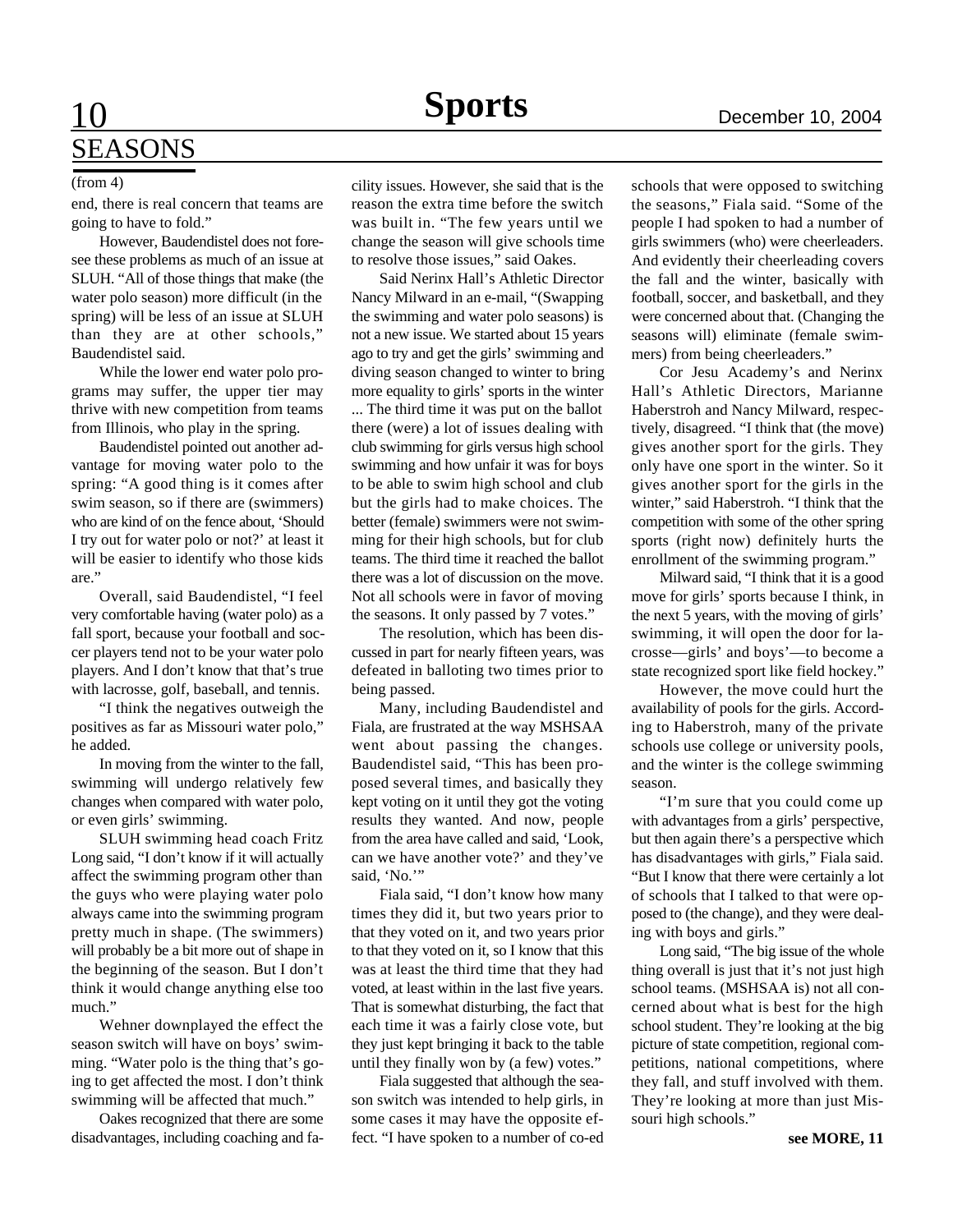#### (from 1)

SOCOM

both class time and material without gains in critical thinking, reflection, or spirituality. Also, 40 of 56 survey responses expressed an interest in exploring alternative scheduling possibilities.

"Jesuit education is about learning to appreciate aesthetic experiences," said Missey. "Teachers seem to be saying that they have lost class time ... (so) we just don't have much time to reflect ... or to linger on a problem ... it's just this kind of stampede from one thing to the next because we're tight (on time)."

Committee member Charlie Busenhart conducted the parent survey during Open House, asking sophomore, junior, and senior parents to answer questions concerning their opinions on their student's schedule and work load and how the seven period schedule affects

### MORE

#### (from 10)

Oakes said, "If you take a pad of paper, and you list all the advantages and the disadvantages, you are going to find that the advantages outweigh the disadvantages."

She continued, "Whenever you make a major adjustment like (changing seasons), there are about two or three years of adjustment time." Oakes believes that after time swimming and water polo will find their niche and will thrive in the new season.

"In the end," she said, "(we) have to look at the numbers. There are about 100 girls' and boys' swimming teams while there are only 18 water polo schools. You have to look at where the greater good is."

#### **Get to know your...**

A patron of the *Prep News* since his years as a a pleasingly plump freshman, this *wunderkind* writer is known best for his odd adolescent development. A convert who left the sweaty, ringworm-infested wrestling mats for the greener pastures of literary excellence, he is our sports editor. He is Tim Huether.

#### each.

Said Busenhart, "(The survey) is a study of time to find out if by doing the seven periods, did we harm students in terms of the amount of time they have to do work that they want to do ... How much time is spent on people doing a paying job? How much time might be spent on community service? ... Do we need to change it or is it working?"

The survey also asked parents how the seven period day affected students' work load and, by extension, their other activities. Parents generally responded with support for the seven period day, although for various reasons.

Some parents cited that the opportunity to take an additional course enhanced their son's education, while other parents said that their sons needed the unscheduled study period during the day to succeed in SLUH. However, parents did not feel that the seven periods overburdened

St. Louis' *rep* only weekly high school *ews*

*prepnews@sluh.org www.sluh.org/ prep\_news.cfm* Volume LXIX, Issue 15 "ALL I WANT FOR CHRISTMAS" **CREDITS** 

**Editor in Chief:** Greg "Pedro to not have sold out" Fox

**Sports Editor:** Tim "a new president" Huether

**Features/Photography Editor:** Alex "a new Secretary of State" Sciuto

**Core Staff:** Sean "Grass" Powers, Seth "all the charges dropped" Clampett, Timo "coal" Kim, Kyle "midwestern Magic Champion" Kloster, Brian "an 'A+' on a Missey essay" Krebs, Andrew "WMDs to be found" Mueth

their sons.

"They felt their sons were doing just about the right (amount of homework)," said Busenhart. "The 30 minutes in each subject per night, counting what they do during the day, would be what they expect."

This week, the student surveys attempted not only to gain student insight, but also to see how well the seven period schedule has answered the problems of the previous six period schedule.

According to a May 1998 schoolwide student survey on the successes and failures of the six period day, there were two major student sentiments. First, students felt that although the class schedule adequately prepared them for college, it did not accommodate all of the electives that they wanted to take, especially in fine arts and computers. Second, many students wanted the opportunity to have a

#### **see COMMS, 12**

**Reporters:** Matt "a new chess set" Angeli, Paul "a 37 on the ACT" Barker, Eric "*Laguna Beach: The Real O.C.* Season 1" Durban, Greg "a Goodyear Blimp" Mantych, Kevin "anger management counseling" O'Neill, Henry "a haircut" Samson, Andrew "re-election as P.M. of Germany" Schroeder, Jesse "spinners" Zacher

**Advisors:** Frank "pencil sharpener" Kovarik, Sean "a small Fijian island" O' Neil

**Moderator:** Steve "someone to burn all the essays I have to grade" Missey

**Editors Emeritus:** Brian "pancake batter" Fallon, Jon "sleep" Kim, W. David "to smash BCS computers" Mueller

**Computer Consultants:** Jon "*Prep News* to stop bugging me" Dickmann, Tim "five week Christmas break" Rittenhouse

### *Quote of the Week*

"That's my middle-west—not the wheat or the prairies or the lost Swede towns but the thrilling, returning trains of my youth and the street lamps and sleigh bells in the frosty dark and the shadows of holly wreaths thrown by lighted windows on the snow."

—Fitzgerald's *The Great Gatsby*